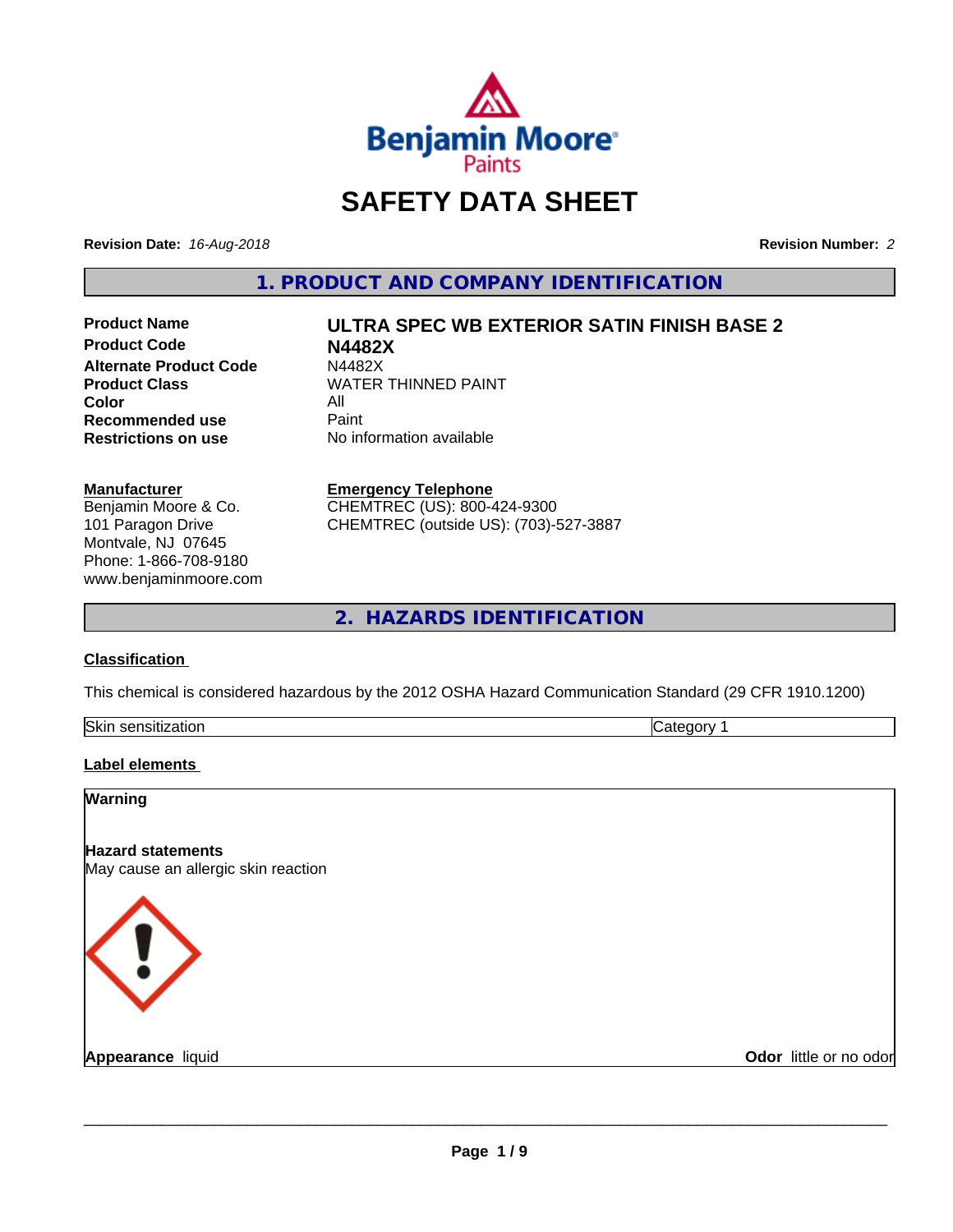#### **Precautionary Statements - Prevention**

Avoid breathing dust/fume/gas/mist/vapors/spray Contaminated work clothing should not be allowed out of the workplace Wear protective gloves

#### **Skin**

IF ON SKIN: Wash with plenty of soap and water If skin irritation or rash occurs: Get medical advice/attention Wash contaminated clothing before reuse

#### **Precautionary Statements - Disposal**

Dispose of contents/container to an approved waste disposal plant

#### **Hazards not otherwise classified (HNOC)**

Not applicable

#### **Other information**

No information available

## **3. COMPOSITION INFORMATION ON COMPONENTS**

| <b>Chemical name</b>                      | CAS No.    | Weight-% |
|-------------------------------------------|------------|----------|
| Titanium dioxide                          | 13463-67-7 | ιv       |
| Zinc oxide                                | 1314-13-2  |          |
| Propanoic acid, 2-methyl-, monoester with | 25265-77-4 |          |
| 2,2,4-trimethyl-1,3-pentanediol           |            |          |
| Sodium C14-C16 olefin sulfonate           | 68439-57-6 | 0.5      |
| 2-N-octvl-4-Isothiazolin-3-One            | 26530-20-1 | 0.5      |

### **4. FIRST AID MEASURES**

| <b>General Advice</b>                            | No hazards which require special first aid measures.                                                                                                                                                                                |
|--------------------------------------------------|-------------------------------------------------------------------------------------------------------------------------------------------------------------------------------------------------------------------------------------|
| <b>Eye Contact</b>                               | Rinse thoroughly with plenty of water for at least 15 minutes and consult a<br>physician.                                                                                                                                           |
| <b>Skin Contact</b>                              | Wash off immediately with soap and plenty of water while removing all<br>contaminated clothes and shoes. If skin irritation persists, call a physician. Wash<br>clothing before reuse. Destroy contaminated articles such as shoes. |
| <b>Inhalation</b>                                | Move to fresh air. If symptoms persist, call a physician.                                                                                                                                                                           |
| Ingestion                                        | Clean mouth with water and afterwards drink plenty of water. Consult a physician<br>if necessary.                                                                                                                                   |
| <b>Most Important</b><br><b>Symptoms/Effects</b> | May cause allergic skin reaction.                                                                                                                                                                                                   |
| <b>Notes To Physician</b>                        | Treat symptomatically.                                                                                                                                                                                                              |
|                                                  |                                                                                                                                                                                                                                     |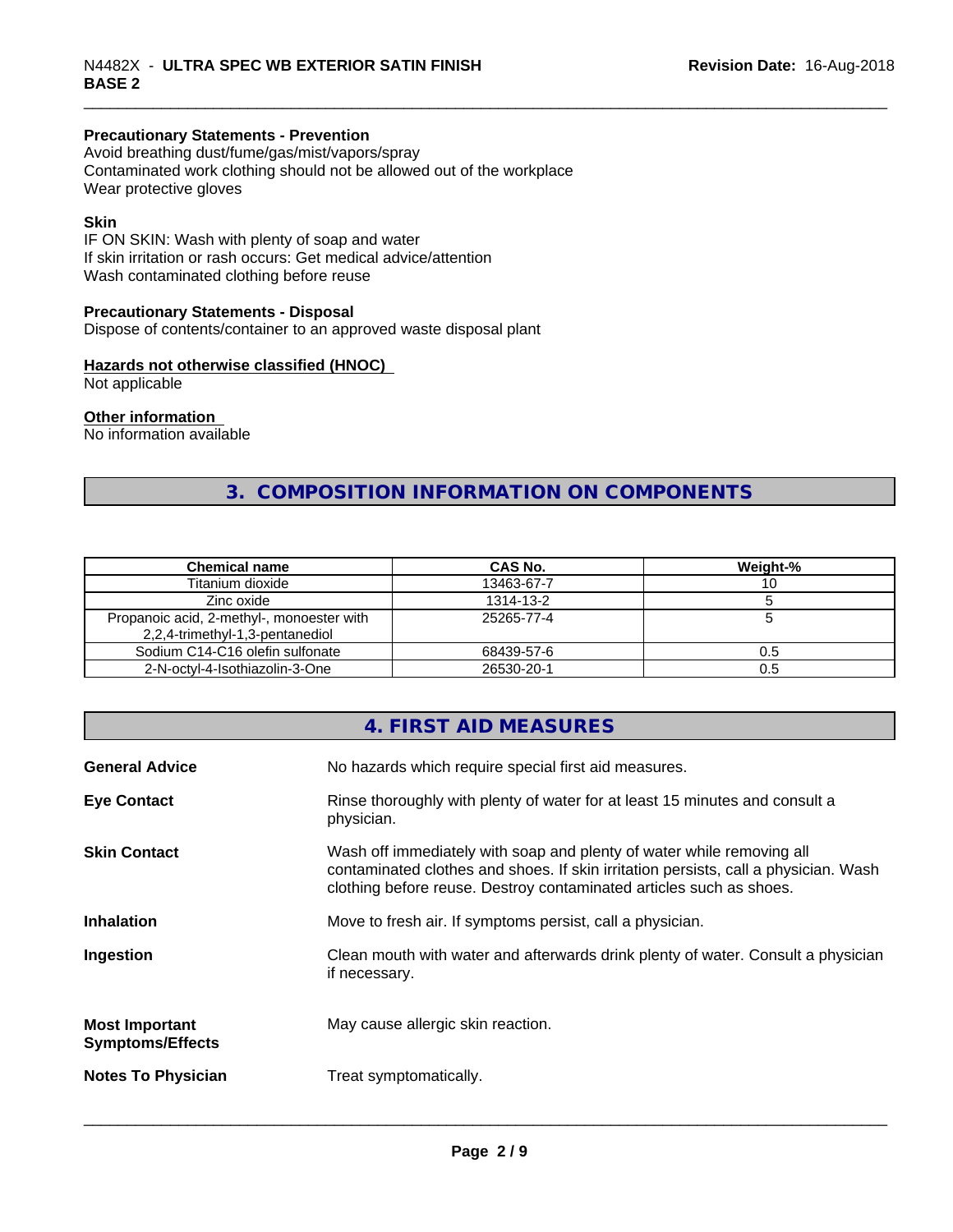## **5. FIRE-FIGHTING MEASURES**

| <b>Suitable Extinguishing Media</b>                                              | Use extinguishing measures that are appropriate to local<br>circumstances and the surrounding environment.                                   |  |  |
|----------------------------------------------------------------------------------|----------------------------------------------------------------------------------------------------------------------------------------------|--|--|
| <b>Protective Equipment And Precautions For</b><br><b>Firefighters</b>           | As in any fire, wear self-contained breathing apparatus<br>pressure-demand, MSHA/NIOSH (approved or equivalent)<br>and full protective gear. |  |  |
| <b>Specific Hazards Arising From The Chemical</b>                                | Closed containers may rupture if exposed to fire or<br>extreme heat.                                                                         |  |  |
| <b>Sensitivity To Mechanical Impact</b>                                          | No.                                                                                                                                          |  |  |
| <b>Sensitivity To Static Discharge</b>                                           | No                                                                                                                                           |  |  |
| <b>Flash Point Data</b><br>Flash Point (°F)<br>Flash Point (°C)<br><b>Method</b> | Not applicable<br>Not applicable<br>Not applicable                                                                                           |  |  |
| <b>Flammability Limits In Air</b>                                                |                                                                                                                                              |  |  |
| Lower flammability limit:<br><b>Upper flammability limit:</b>                    | Not applicable<br>Not applicable                                                                                                             |  |  |
| Health: 1<br><b>Flammability: 0</b><br>NFPA                                      | <b>Instability: 0</b><br><b>Special: Not Applicable</b>                                                                                      |  |  |
| <b>NFPA Legend</b><br>0 - Not Hazardous<br>1 - Slightly                          |                                                                                                                                              |  |  |

- 2 Moderate
- 3 High
- 4 Severe

*The ratings assigned are only suggested ratings, the contractor/employer has ultimate responsibilities for NFPA ratings where this system is used.*

*Additional information regarding the NFPA rating system is available from the National Fire Protection Agency (NFPA) at www.nfpa.org.*

#### **6. ACCIDENTAL RELEASE MEASURES**

| <b>Personal Precautions</b>      | Avoid contact with skin, eyes and clothing. Ensure adequate ventilation.                             |
|----------------------------------|------------------------------------------------------------------------------------------------------|
| <b>Other Information</b>         | Prevent further leakage or spillage if safe to do so.                                                |
| <b>Environmental precautions</b> | See Section 12 for additional Ecological Information.                                                |
| <b>Methods for Cleaning Up</b>   | Soak up with inert absorbent material. Sweep up and shovel into suitable<br>containers for disposal. |

#### **7. HANDLING AND STORAGE**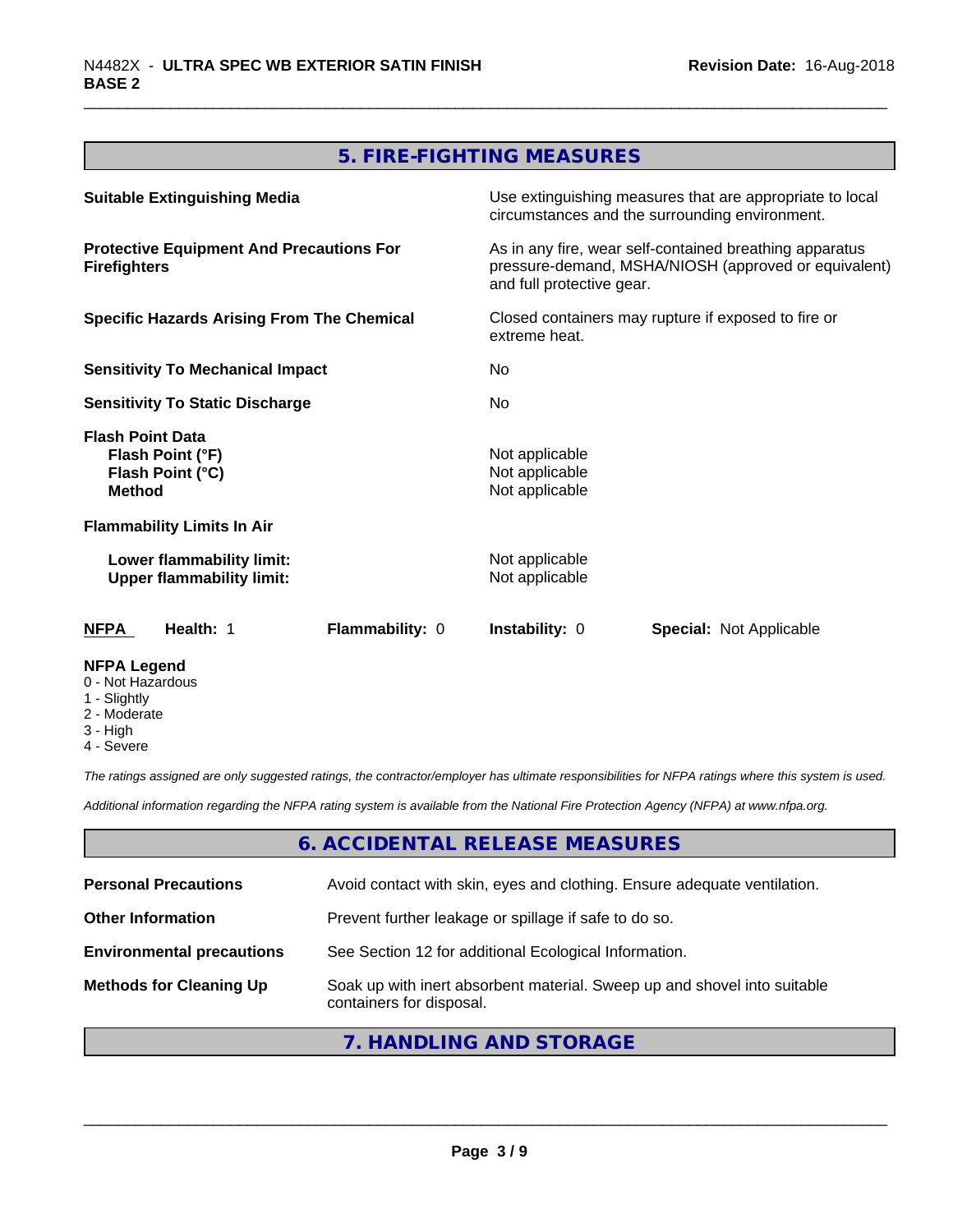| Avoid contact with skin, eyes and clothing. Avoid breathing vapors, spray mists or<br>Handling<br>sanding dust. In case of insufficient ventilation, wear suitable respiratory<br>equipment. |                                                                   |
|----------------------------------------------------------------------------------------------------------------------------------------------------------------------------------------------|-------------------------------------------------------------------|
| <b>Storage</b>                                                                                                                                                                               | Keep container tightly closed. Keep out of the reach of children. |
| <b>Incompatible Materials</b>                                                                                                                                                                | No information available                                          |
|                                                                                                                                                                                              | 8. EXPOSURE CONTROLS/PERSONAL PROTECTION                          |

#### **Exposure Limits**

| <b>Chemical name</b> | <b>ACGIH TLV</b>            | <b>OSHA PEL</b>            |
|----------------------|-----------------------------|----------------------------|
| Titanium dioxide     | 10 mg/m $3$ - TWA           | 15 mg/m $3$ - TWA          |
| Zinc oxide           | 2 mg/m <sup>3</sup> - TWA   | $5 \text{ mg/m}^3$ - TWA   |
|                      | 10 mg/m <sup>3</sup> - STEL | 15 mg/m <sup>3</sup> - TWA |

#### **Legend**

ACGIH - American Conference of Governmental Industrial Hygienists Exposure Limits OSHA - Occupational Safety & Health Administration Exposure Limits N/E - Not Established

**Engineering Measures** Ensure adequate ventilation, especially in confined areas.

| <b>Personal Protective Equipment</b> |                                                                                                                                     |
|--------------------------------------|-------------------------------------------------------------------------------------------------------------------------------------|
| <b>Eye/Face Protection</b>           | Safety glasses with side-shields.                                                                                                   |
| <b>Skin Protection</b>               | Protective gloves and impervious clothing.                                                                                          |
| <b>Respiratory Protection</b>        | In case of insufficient ventilation wear suitable respiratory equipment.                                                            |
| <b>Hygiene Measures</b>              | Avoid contact with skin, eyes and clothing. Remove and wash contaminated<br>clothing before re-use. Wash thoroughly after handling. |

#### **9. PHYSICAL AND CHEMICAL PROPERTIES**

| little or no odor<br>Odor<br>No information available<br><b>Odor Threshold</b><br>Density (Ibs/gal)<br>$9.6 - 10.0$<br><b>Specific Gravity</b><br>$1.15 - 1.20$<br>No information available<br>рH<br><b>Viscosity (cps)</b><br>No information available<br>Solubility(ies)<br>No information available<br>No information available<br><b>Water solubility</b><br><b>Evaporation Rate</b><br>No information available<br>Vapor pressure @20 °C (kPa)<br>No information available<br>No information available<br>Vapor density<br>Wt. % Solids<br>$40 - 50$<br>$35 - 45$<br>Vol. % Solids<br>Wt. % Volatiles<br>45 - 55<br>Vol. % Volatiles<br>$60 - 70$<br>VOC Regulatory Limit (g/L)<br>< 50 |
|----------------------------------------------------------------------------------------------------------------------------------------------------------------------------------------------------------------------------------------------------------------------------------------------------------------------------------------------------------------------------------------------------------------------------------------------------------------------------------------------------------------------------------------------------------------------------------------------------------------------------------------------------------------------------------------------|
|----------------------------------------------------------------------------------------------------------------------------------------------------------------------------------------------------------------------------------------------------------------------------------------------------------------------------------------------------------------------------------------------------------------------------------------------------------------------------------------------------------------------------------------------------------------------------------------------------------------------------------------------------------------------------------------------|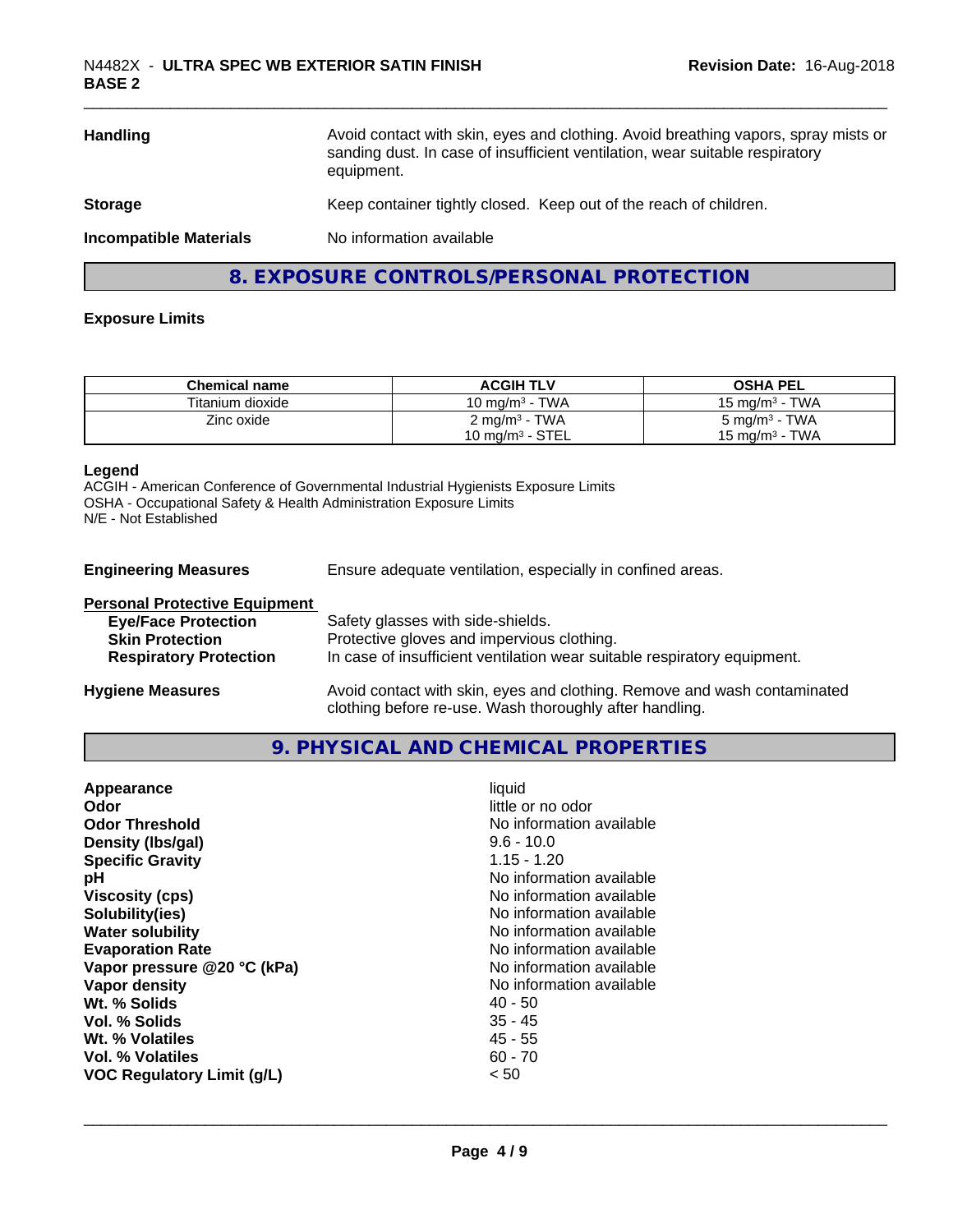| <b>Boiling Point (°F)</b>            | 212                      |
|--------------------------------------|--------------------------|
| <b>Boiling Point (°C)</b>            | 100                      |
| Freezing Point (°F)                  | 32                       |
| <b>Freezing Point (°C)</b>           | 0                        |
| Flash Point (°F)                     | Not applicable           |
| Flash Point (°C)                     | Not applicable           |
| <b>Method</b>                        | Not applicable           |
| Flammability (solid, gas)            | Not applicable           |
| <b>Upper flammability limit:</b>     | Not applicable           |
| Lower flammability limit:            | Not applicable           |
| <b>Autoignition Temperature (°F)</b> | No information available |
| <b>Autoignition Temperature (°C)</b> | No information available |
| Decomposition Temperature (°F)       | No information available |
| Decomposition Temperature (°C)       | No information available |
| <b>Partition coefficient</b>         | No information available |

## **10. STABILITY AND REACTIVITY**

| <b>Reactivity</b>                         | Not Applicable                           |
|-------------------------------------------|------------------------------------------|
| <b>Chemical Stability</b>                 | Stable under normal conditions.          |
| <b>Conditions to avoid</b>                | Prevent from freezing.                   |
| <b>Incompatible Materials</b>             | No materials to be especially mentioned. |
| <b>Hazardous Decomposition Products</b>   | None under normal use.                   |
| <b>Possibility of hazardous reactions</b> | None under normal conditions of use.     |

## **11. TOXICOLOGICAL INFORMATION**

| <b>Product Information</b>               |                                                                                                                                                 |
|------------------------------------------|-------------------------------------------------------------------------------------------------------------------------------------------------|
| Information on likely routes of exposure |                                                                                                                                                 |
|                                          | Principal Routes of Exposure Eye contact, skin contact and inhalation.                                                                          |
| <b>Acute Toxicity</b>                    |                                                                                                                                                 |
| <b>Product Information</b>               | No information available                                                                                                                        |
|                                          | Symptoms related to the physical, chemical and toxicological characteristics                                                                    |
| <b>Symptoms</b>                          | No information available                                                                                                                        |
|                                          | Delayed and immediate effects as well as chronic effects from short and long-term exposure                                                      |
| Eye contact<br>Skin contact              | May cause slight irritation.<br>Substance may cause slight skin irritation. Prolonged or repeated contact may dry<br>skin and cause irritation. |
| Inhalation<br>Ingestion                  | May cause irritation of respiratory tract.<br>Ingestion may cause gastrointestinal irritation, nausea, vomiting and diarrhea.                   |
|                                          |                                                                                                                                                 |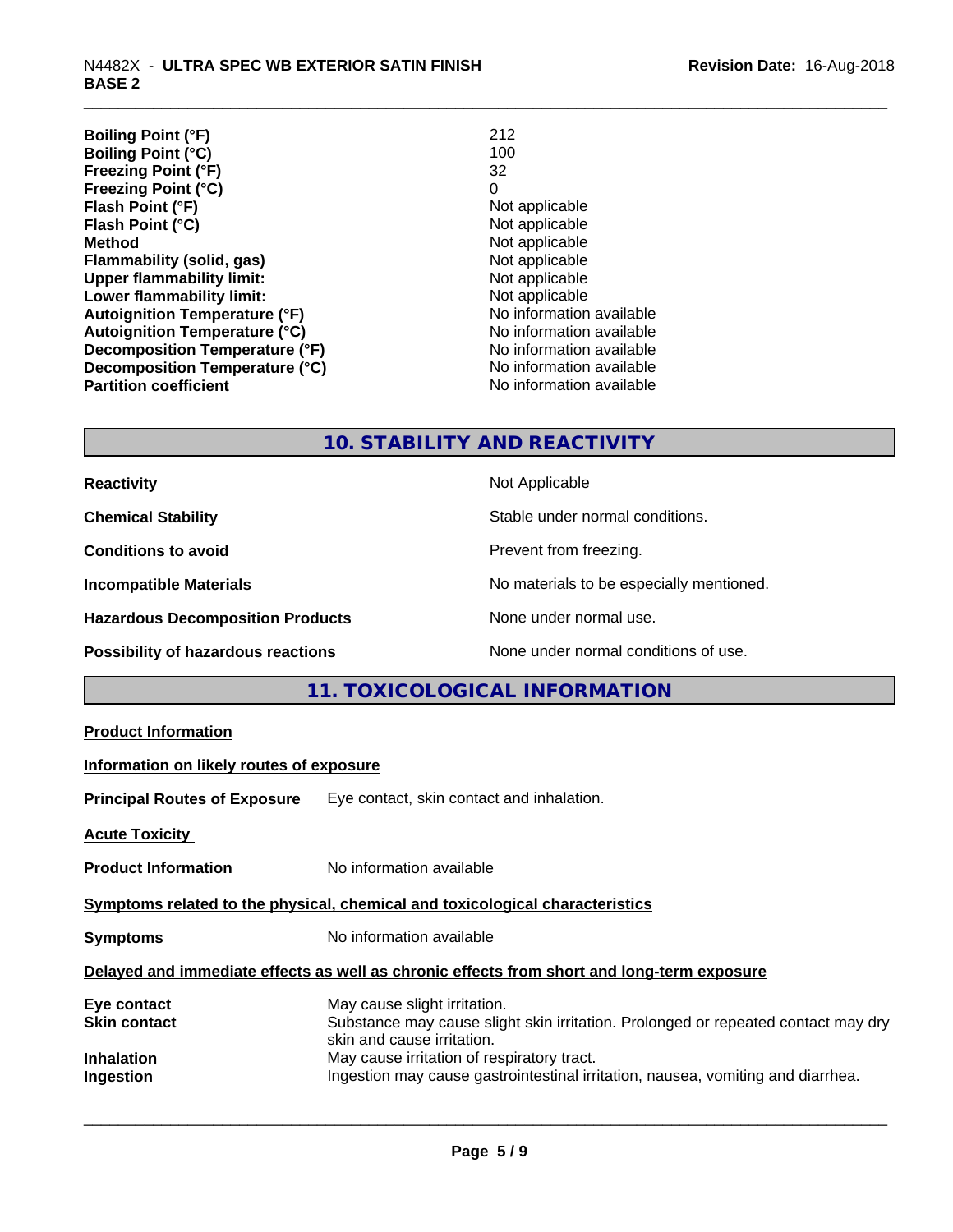| <b>Sensitization</b>            | May cause an allergic skin reaction |
|---------------------------------|-------------------------------------|
| <b>Neurological Effects</b>     | No information available.           |
| <b>Mutagenic Effects</b>        | No information available.           |
| <b>Reproductive Effects</b>     | No information available.           |
| <b>Developmental Effects</b>    | No information available.           |
| <b>Target organ effects</b>     | No information available.           |
| <b>STOT - single exposure</b>   | No information available.           |
| <b>STOT - repeated exposure</b> | No information available.           |
| Other adverse effects           | No information available.           |
| <b>Aspiration Hazard</b>        | No information available            |

#### **Numerical measures of toxicity**

**The following values are calculated based on chapter 3.1 of the GHS document**

| <b>ATEmix (oral)</b>                            | 61633 mg/kg |
|-------------------------------------------------|-------------|
| <b>ATEmix (dermal)</b>                          | 432169      |
| <b>ATEmix (inhalation-dust/mist)</b> 453.1 mg/L |             |

#### **Component Information**

Titanium dioxide LD50 Oral: > 10000 mg/kg (Rat) Zinc oxide LD50 Oral: 5000 mg/kg (Rat) LC50 Inhalation (Dust):  $> 5700$  mg/m<sup>3</sup> (Rat, 4 hr.) 2-N-octyl-4-Isothiazolin-3-One LD50 Oral: 550 mg/kg (Rat) LD50 Dermal: 690 mg/kg (Rabbit)

#### **Carcinogenicity**

*The information below indicateswhether each agency has listed any ingredient as a carcinogen:.*

| <b>Chemical name</b>       | <b>IARC</b>          | <b>NTP</b> | OSHA   |
|----------------------------|----------------------|------------|--------|
|                            | Possible Human<br>2B |            | Listed |
| ' Titanium 、<br>.n dioxide | Carcinoɑen           |            |        |

• Although IARC has classified titanium dioxide as possibly carcinogenic to humans (2B), their summary concludes: "No significant exposure to titanium dioxide is thought to occur during the use of products in which titanium dioxide is bound to other materials, such as paint."

#### **Legend**

IARC - International Agency for Research on Cancer NTP - National Toxicity Program OSHA - Occupational Safety & Health Administration

**12. ECOLOGICAL INFORMATION**

#### **Ecotoxicity Effects**

The environmental impact of this product has not been fully investigated.

#### **Product Information**

#### **Acute Toxicity to Fish**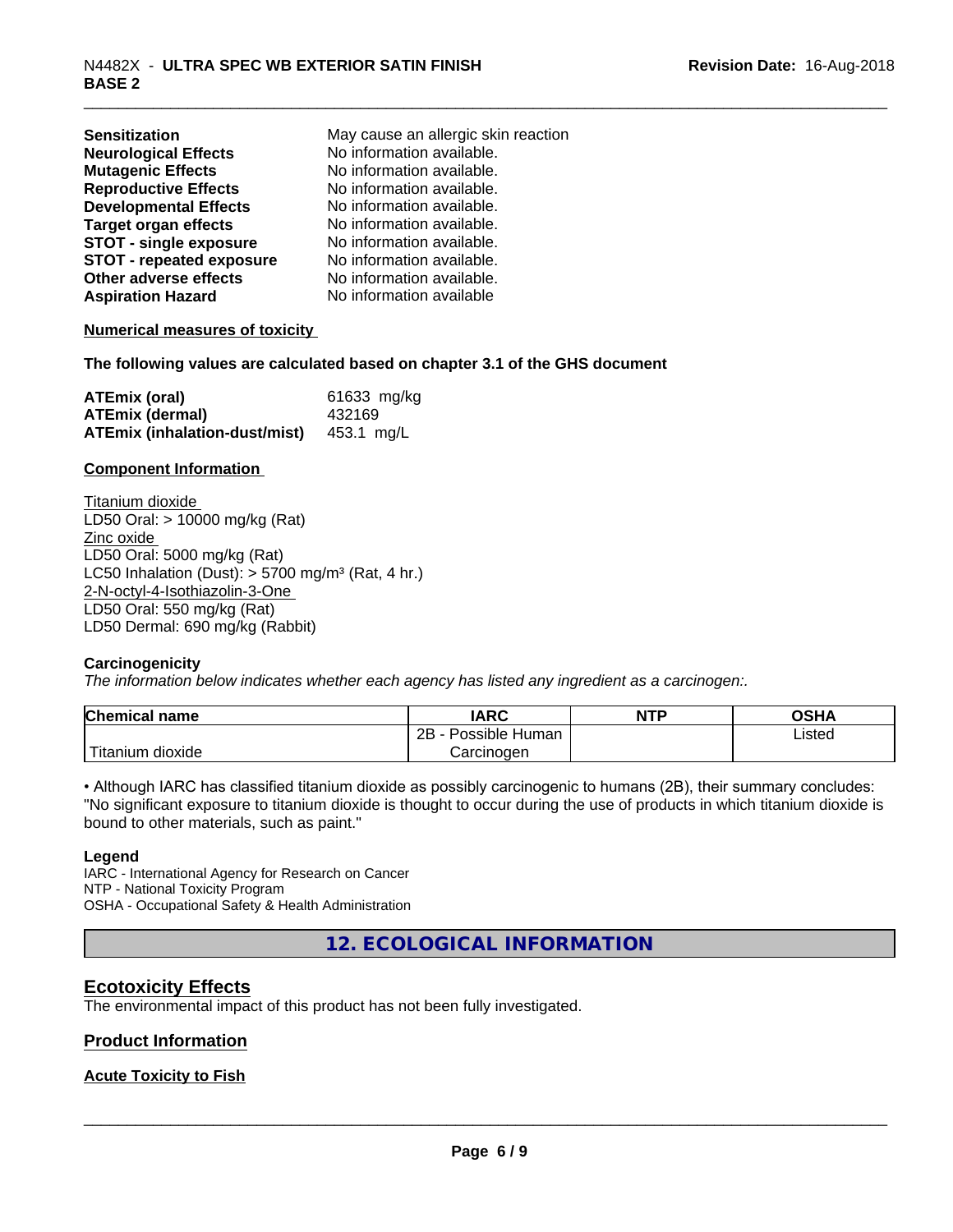#### No information available

## **Acute Toxicity to Aquatic Invertebrates**

No information available

## **Acute Toxicity to Aquatic Plants**

No information available

#### **Persistence / Degradability**

No information available.

#### **Bioaccumulation**

No information available.

#### **Mobility in Environmental Media**

No information available.

#### **Ozone**

No information available

#### **Component Information**

#### **Acute Toxicity to Fish**

Titanium dioxide  $LC50:$  > 1000 mg/L (Fathead Minnow - 96 hr.)

#### **Acute Toxicity to Aquatic Invertebrates**

No information available

#### **Acute Toxicity to Aquatic Plants**

No information available

## **International Inventories**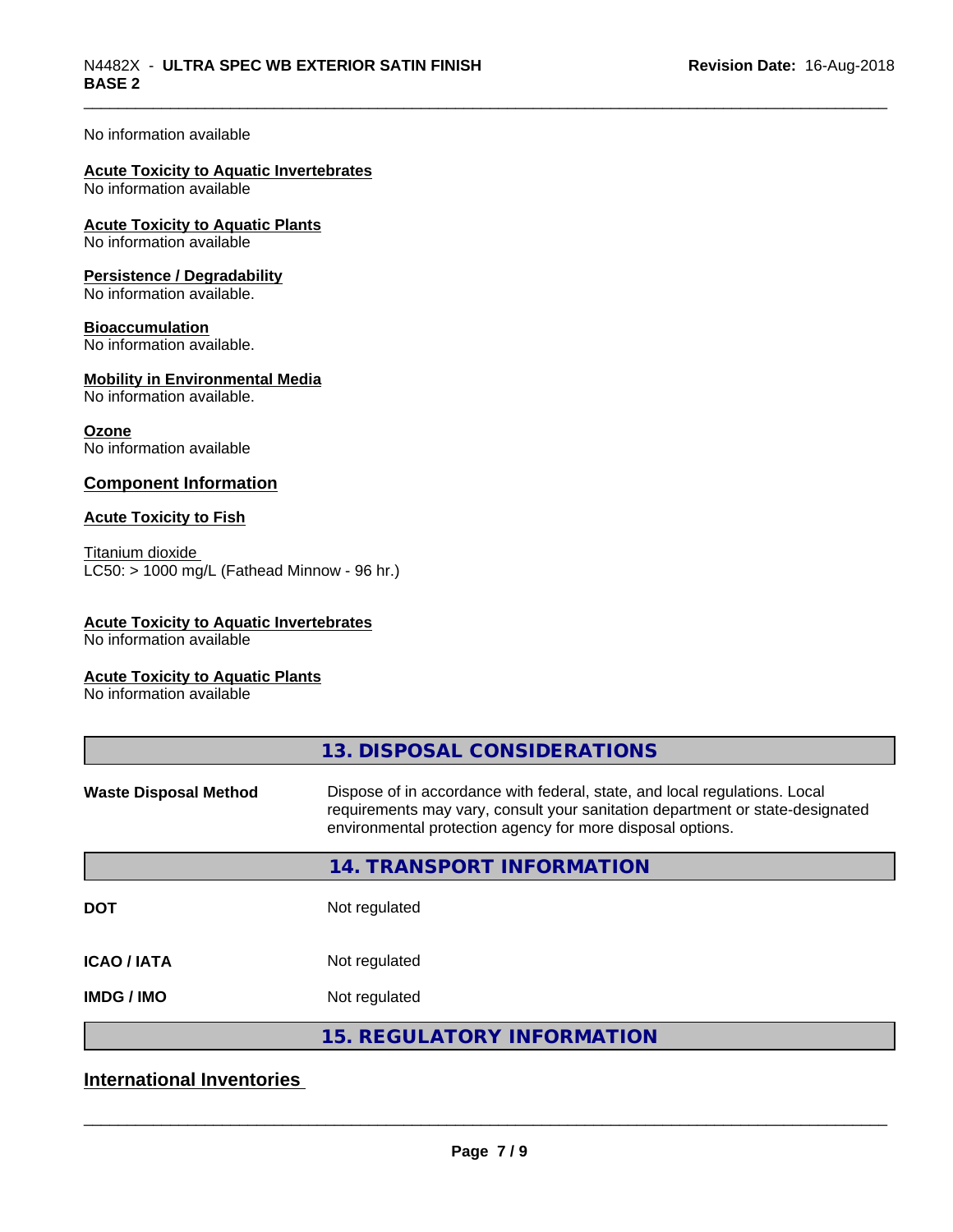| <b>TSCA: United States</b> | Yes - All components are listed or exempt. |
|----------------------------|--------------------------------------------|
| <b>DSL: Canada</b>         | Yes - All components are listed or exempt. |

#### **Federal Regulations**

| SARA 311/312 hazardous categorization |     |  |
|---------------------------------------|-----|--|
| Acute health hazard                   | Yes |  |
| Chronic Health Hazard                 | No  |  |
| Fire hazard                           | No  |  |
| Sudden release of pressure hazard     | Nο  |  |
| Reactive Hazard                       | No  |  |

#### **SARA 313**

Section 313 of Title III of the Superfund Amendments and Reauthorization Act of 1986 (SARA). This product contains a chemical or chemicals which are subject to the reporting requirements of the Act and Title 40 of the Code of Federal Regulations, Part 372:

| <b>Chemical name</b> | CAS No.   | Weight-% | <b>CERCLA/SARA 313</b>     |
|----------------------|-----------|----------|----------------------------|
|                      |           |          | (de minimis concentration) |
| Zinc oxide           | 1314-13-2 |          |                            |

#### **Clean Air Act,Section 112 Hazardous Air Pollutants (HAPs) (see 40 CFR 61)**

This product contains the following HAPs:

*None*

#### **US State Regulations**

#### **California Proposition 65**

**AVIMARNING:** Cancer and Reproductive Harm– www.P65warnings.ca.gov

#### **State Right-to-Know**

| Chemical<br>name                       | <b>Jacillacius</b><br>шс | . Jersev<br><b>New</b> | าnsvlvania |
|----------------------------------------|--------------------------|------------------------|------------|
| ⊦dioxide<br>litanium                   |                          |                        |            |
| $\overline{\phantom{a}}$<br>Zinc oxide |                          |                        |            |

#### **Legend**

X - Listed

#### **16. OTHER INFORMATION**

**HMIS** - **Health:** 1 **Flammability:** 0 **Reactivity:** 0 **PPE:** -

 $\overline{\phantom{a}}$  ,  $\overline{\phantom{a}}$  ,  $\overline{\phantom{a}}$  ,  $\overline{\phantom{a}}$  ,  $\overline{\phantom{a}}$  ,  $\overline{\phantom{a}}$  ,  $\overline{\phantom{a}}$  ,  $\overline{\phantom{a}}$  ,  $\overline{\phantom{a}}$  ,  $\overline{\phantom{a}}$  ,  $\overline{\phantom{a}}$  ,  $\overline{\phantom{a}}$  ,  $\overline{\phantom{a}}$  ,  $\overline{\phantom{a}}$  ,  $\overline{\phantom{a}}$  ,  $\overline{\phantom{a}}$ 

### **HMIS Legend**

0 - Minimal Hazard